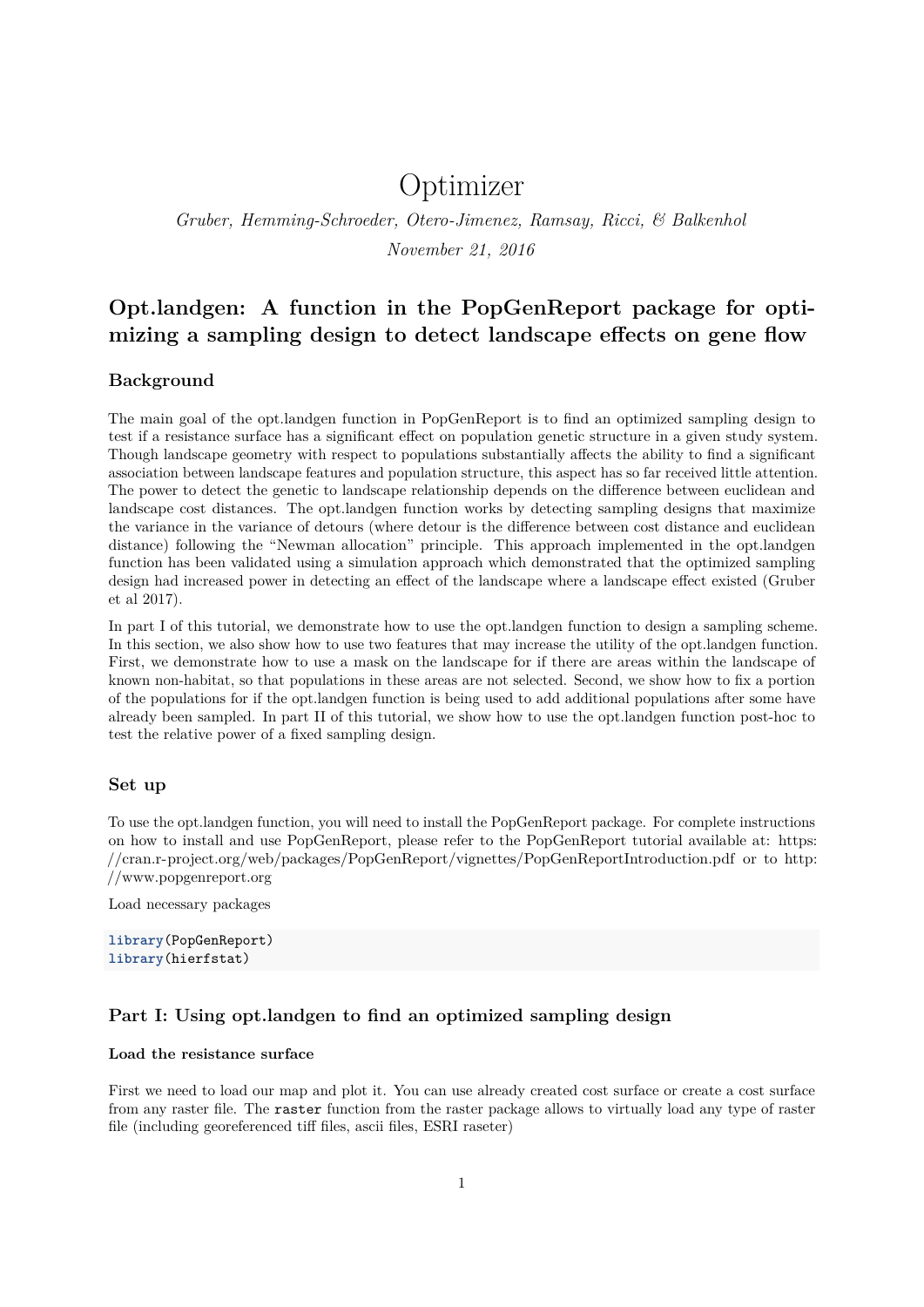types of files that can be used???

Here we load a layer of the proportion of treescrub in the New Zealand study area and rescale it so that cells with 100% treescrub have no cost and areas with 0% treescrub have a high cost. The example is based on a study on the effect of tree/scrub cover on gene flow in possums at Hawke Bay, New Zealand (Sarre et al. 2014)

```
# load the raster
treeScrub <- raster("treeScrub.asc")
# the current raster shows the proportion of each cell that is treescrub
# rescale it so that cells with 100% treescrub will have a resistance of 1
# and cells with no treescrub have a a resistance of 30 because of the costs
# of moving, an cost of 1 (which basically is the equivalent to isoloation
# by euclidean distance)
forest <-1 + 29 -treeScrub * 29plot(forest)
```


#### *# rescale the waterbodies (from NA to 1000) removing of NAs as no mask is # used.* forest[**is.na**(forest[])] <- 1000

#### **Use the optimizer**

In addition to the resistance surface, the optimizer requires two pieces of information.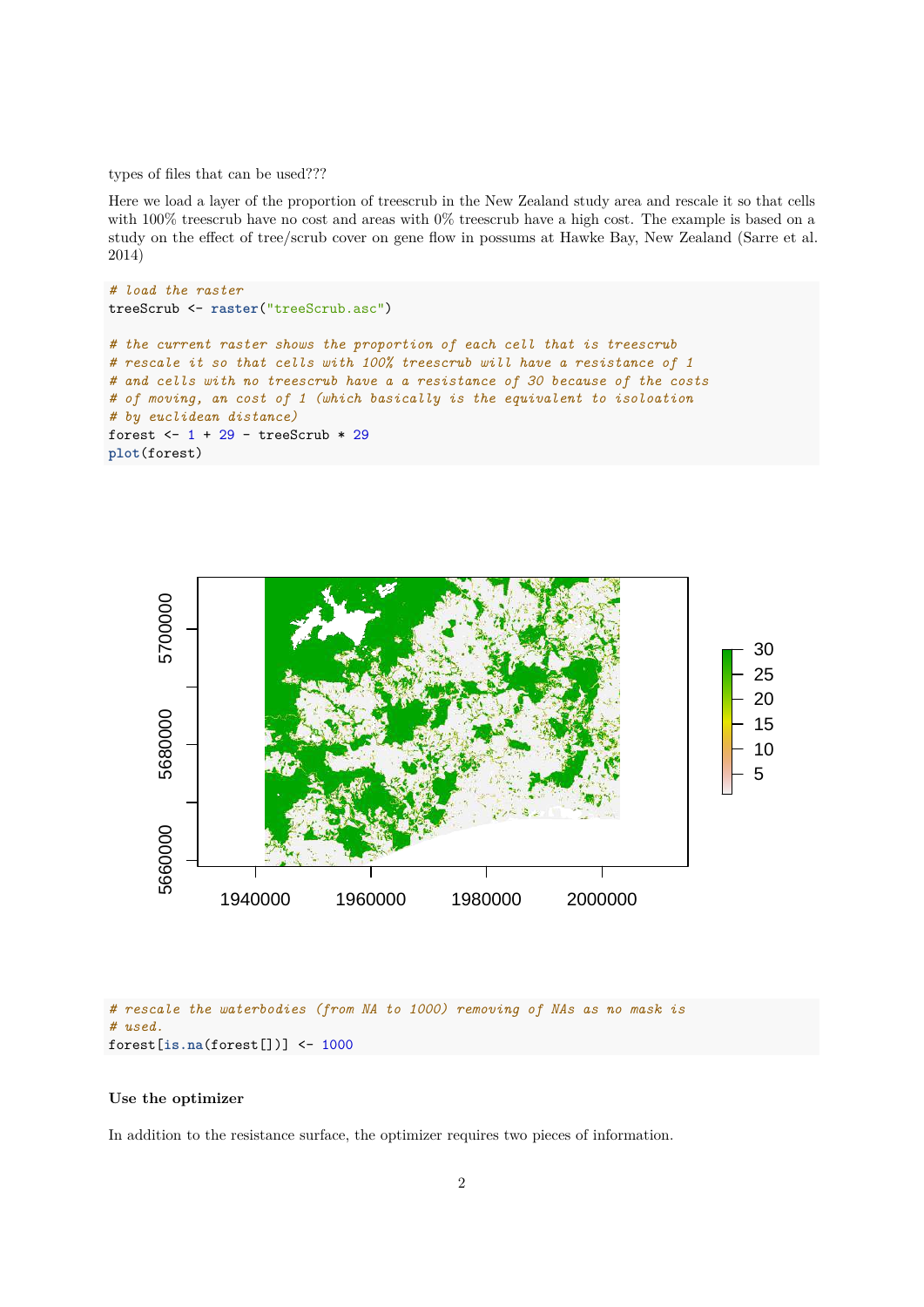- **nlocations**: the number of sampling locations to be optimized
- **method**: the method of calculating the cost distance based on the gdistance package (van Etten 2014) costdistance function. There are currently three types of cost distances implemented: "leastcost", "commute", "SPDistance". For an explanation of these options refer to: ?landgenreport and Gruber & Adamack (2015). The following arguments have default values that can be changed to better suit your sampling scheme.
- **mindist**: the minimum distance between sampling locations in map units (default  $= 0$ )
- **NN**: the number of next nearest neighbor cells to be used. See function costdistance (default  $= 8$ )
- **iter**: the number of iterations that should be used to find an optimised design (default  $= 100$ ), but it is advisable to set the number to higher values, so the optimizer is able to find a near to optimal design (order of 1000 to 10.000). Due to the potentially prohibitiv possible sampling design, it is quite unlikely to find the optimal design if the sampling space is not severely restricted (e.g. by mask or mindist)
- **retry**: the number of retries if optimisation is not possible in a certain iteration due to mindist and/or fixed locations (default  $= 10$ ). An output is created to make the user aware if the algorithm has difficulties to find suitable sampling designs.

Additional information can be added if some sampling locations are predetermined or not all areas of the cost surface are available for sampling.

- **fixed**: a data.frame of n fixed sampling locations with dimensions n x 2
- **mask**: a raster object that masks positions which are not available. Areas which are not to be used for locations are coded as NA (not available), all other values are treated as suitable for placing locations
- **plot** if TRUE a graphical output is produced (description see below)

In this example we optimize 9 sampling locations on the forest cost surface using the least cost method.

```
# set the seed of the number generator to achieve the same output.
set.seed(123)
op <- opt.landgen(landscape = forest, nlocations = 9, mindist = 5000, method = "leastcost",
   NN = 8, iter = 5)
```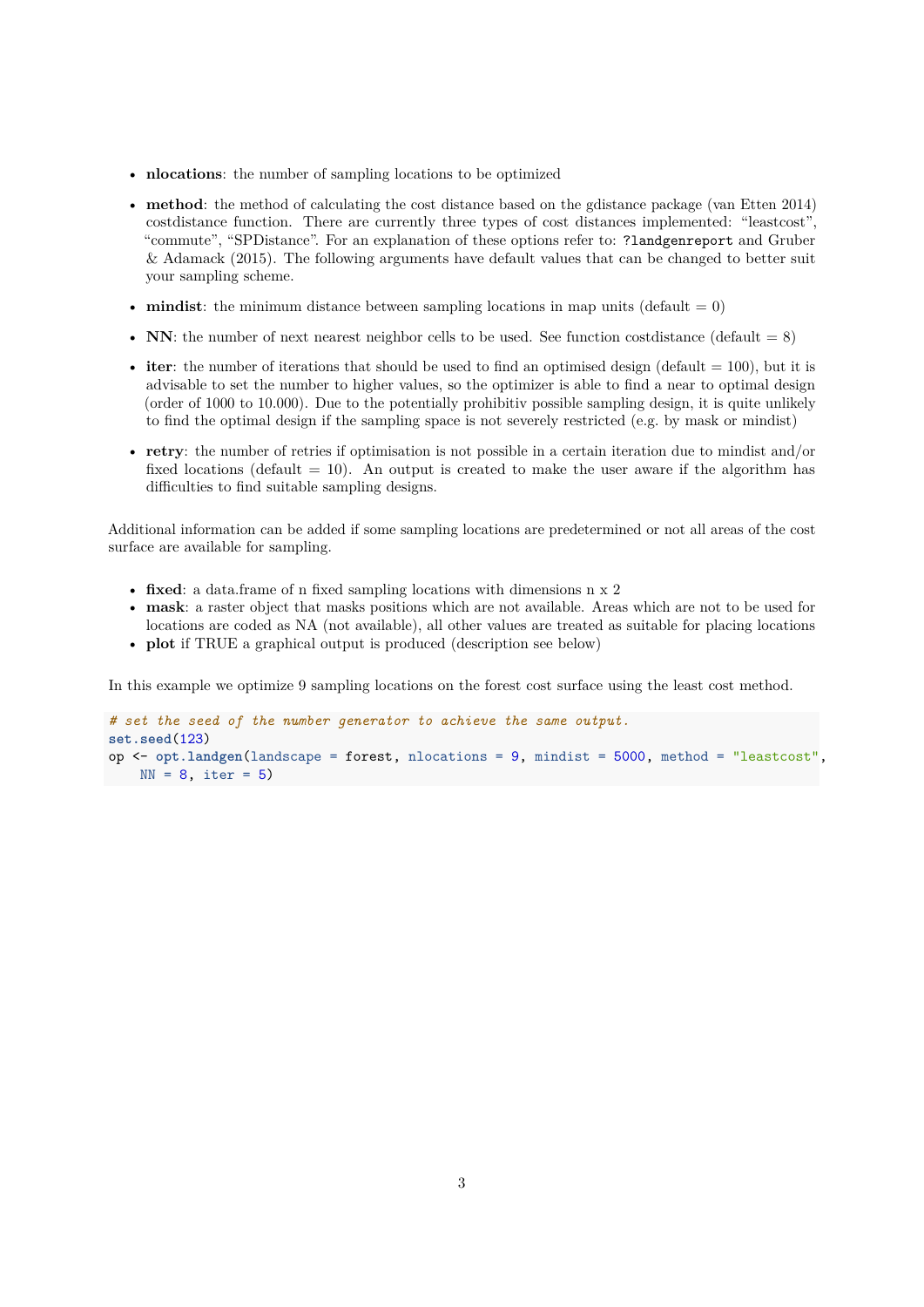

In order to expedite the function, we set iter  $= 5$ , which will run for 1-2 minutes. If you set iter  $= 100$ , it will run for about 10 minutes and produce a much better comparison. For a productive runs we suggest to use values of at least iter=1000 to 10000.

### **Output**

op

## \$opt ## sd.cost sd.detour ## 3 3591386.34 3587880.64 ## 4 2655980.97 2655712.15 ## 2 1384178.83 1382888.10 ## 1 1414872.33 1380046.65 ## 5 77889.87 61588.67 ## ## \$scenario ## \$scenario[[1]] ## xs ys ## A 1992293 5692594 ## B 1973893 5661151 ## C 1945411 5665099 ## D 1954153 5675392 ## E 1969945 5678494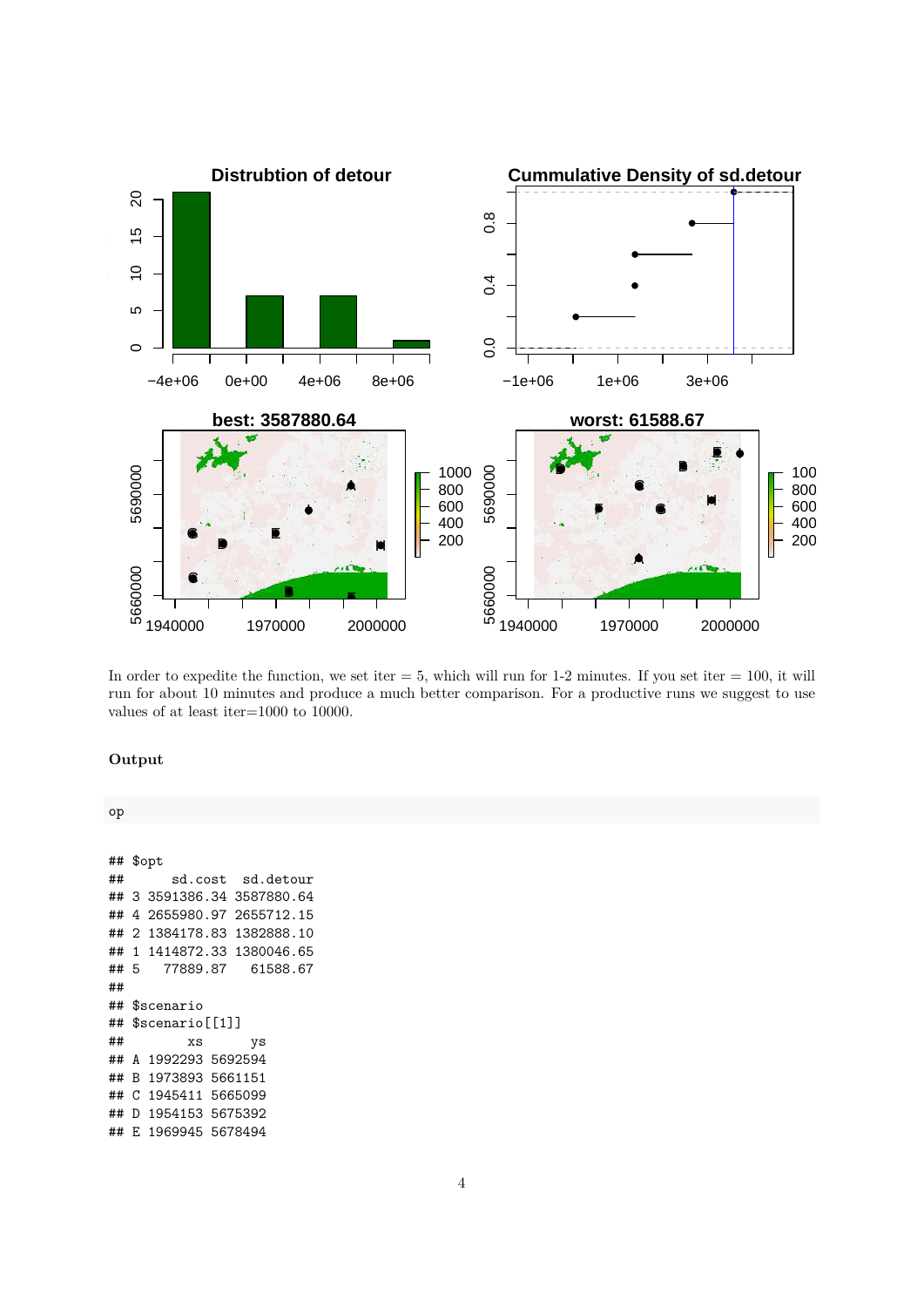```
## F 1992434 5659247
## G 1945270 5678423
## H 2001106 5674898
## I 1979744 5685262
##
## $scenario[[2]]
## xs ys
## A 1993351 5679269
## B 1945129 5694850
## C 1966208 5701970
## D 1983974 5660657
## E 1988768 5664182
## F 1978193 5674546
## G 1981154 5669611
## H 1991306 5707963
## I 1988204 5685896
##
## $scenario[[3]]
## xs ys
## A 1953800 5686108
## B 1950064 5661010
## C 1999766 5686813
## D 1993210 5674969
## E 2002163 5680609
## F 1970438 5704367
## G 1990742 5664112
## H 1977206 5697317
## I 1964939 5707046
##
## $scenario[[4]]
## xs ys
## A 1952813 5694568
## B 1974880 5669258
## C 1983410 5688293
## D 1959370 5664323
## E 1973117 5661856
## F 1969099 5706976
## G 1970861 5682724
## H 1998427 5665169
## I 1978616 5682442
##
## $scenario[[5]]
## xs ys
## A 1972835 5671021
## B 1986019 5698445
## C 1973047 5692594
## D 1949570 5697458
## E 1996171 5702534
## F 1960991 5685755
## G 1979392 5685685
## H 1994479 5688293
## I 2002868 5702111
```
The opt.landgen function produces a list containing the standard deviation of the least cost values (sd.cost)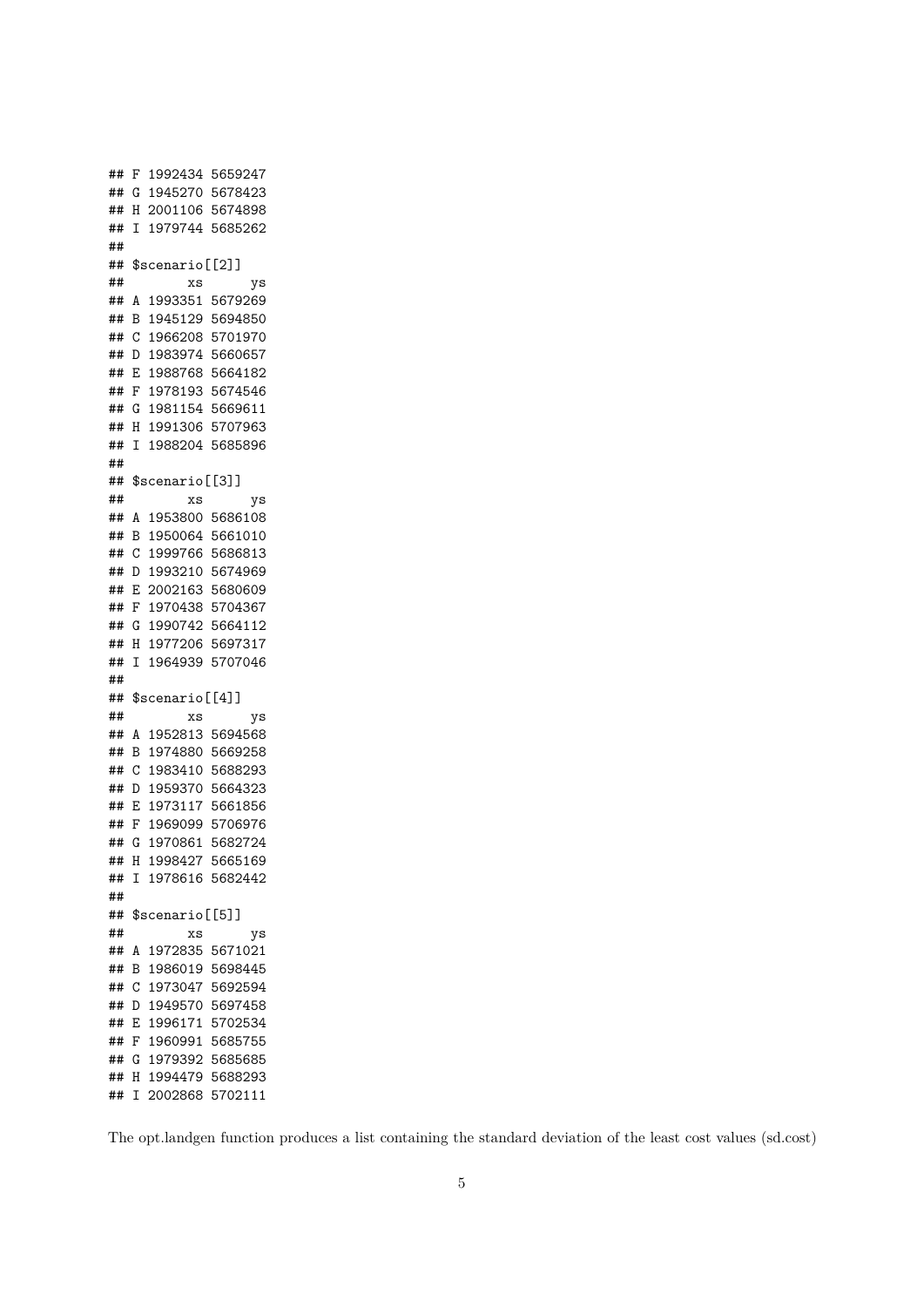and the standard deviation of the detours (sd.detour) for each iteration [opt] as well as the location coordinates of the sampling locations [scenario].

If plot = TRUE it will also produce four plots

- Distribution of detour: a desirable distribution is U-shaped, which is hard to achieve. More likely a wide, platykurtic normal distribution is the best that can be achieved.
- Cummulative density of sd.detour: Shows the proportion of iterations with lower standard deviations
- Best: the coordinates of the iteration with the highest sd.detour plotted on the cost surface
- Worst: the coordinates of the iteration with the lowest sd.detour plotted on the cost surface

Because we are only going through a small number of iterations (iter=5) to save runtime in this example, it is unlikely that we have found the optimal or even a good sampling design.

#### **Use a mask to exclude certain areas from sampling**

Suppose areas with little treescrub are known to not be inhabitat by the species or some areas are not accessible and therefore sampling in these locations is not possible. We can create a mask so that the optimizer will not include these areas as sample locations.

```
# define the mask so that cells with a proportion of treescrub less than .10
# will be not available
mask <- treeScrub
mask[values(treeScrub < 0.1)] <- NA
# run the optimizer
opmask <- opt.landgen(landscape = forest, nlocations = 9, mindist = 5000, method = "leastcost",
   NN = 8, iter = 5, mask = mask)
```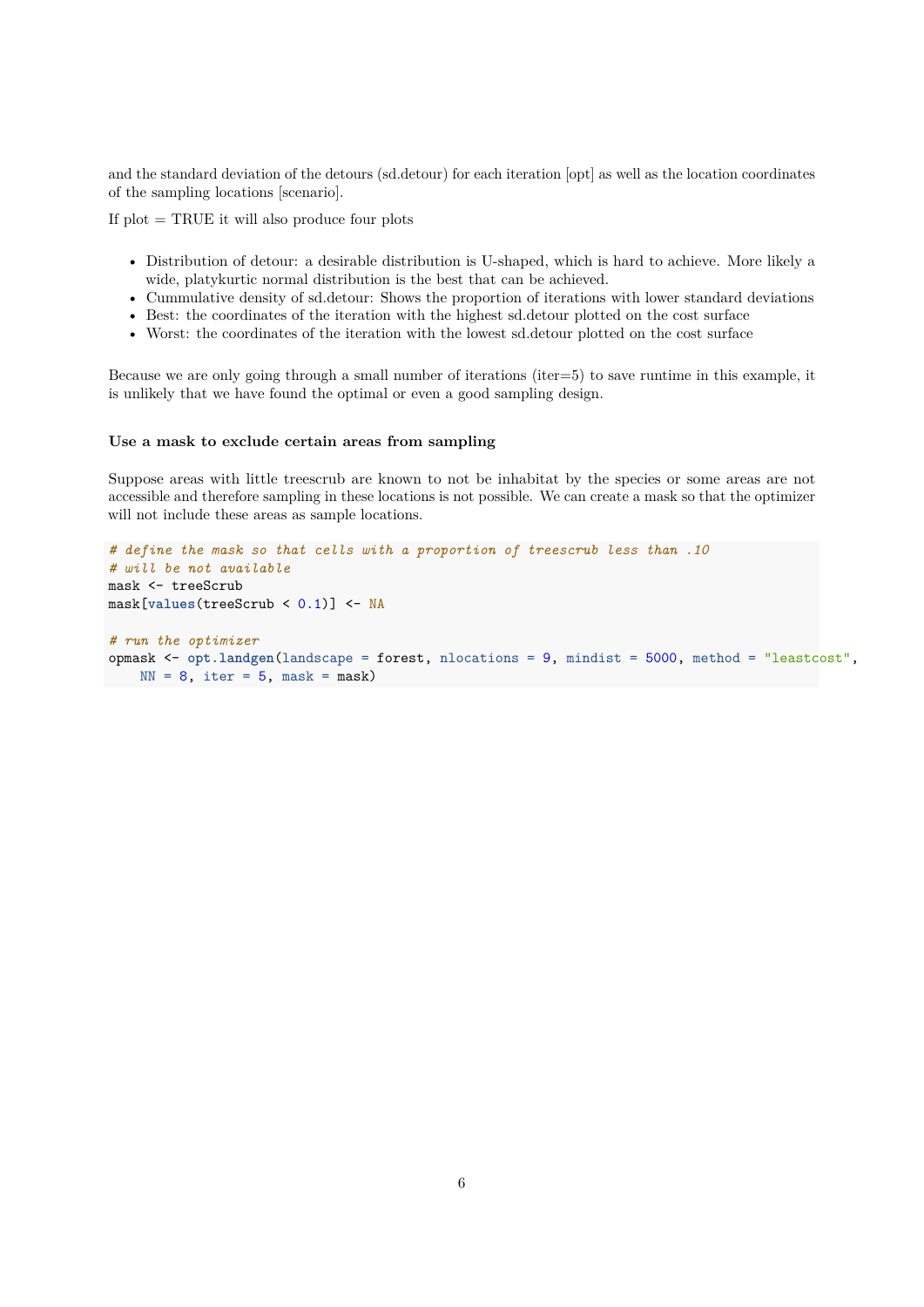

### **Part II: Using opt.landgen to test the power of your sampling design post-hoc**

opt.landgen can also be used to compare your sampling design to an optimized version post-hoc. For this example, we compare the sampling design of an actual sample of 9 populations of possums in New Zealand to the optimized version. The data set is publicly available and the accompanied publication can be found under: Sarre, S. D., Aitken, N., Adamack, A. T., MacDonald, A. J., Gruber, B. and Cowan, P. (2014), Creating new evolutionary pathways through bioinvasion: the population genetics of brushtail possums in New Zealand. Mol Ecol, 23: 3419–3433.For demonstration purposes we will use only a subset of the data set.

#### **Load the sampled location data**

Sampling locations are loaded and converted into a genind object based on the adegenet package (Thombart 2008). The genind object is a very convenient data format for genetic data sets in R, but you can use any other format. You simply need to be able to provide coordinates for every sample.

```
# see ?read.genetable in PopGenReport for an explanation (creates a genind
# object for a tabular genetic data set)
possums <- read.genetable("possums.csv", ind = 1, pop = 2, lat = 3, long = 4,
    other.min = 5, other.max = 6, oneColPerAll = TRUE)
# the original dataset includes [31] populations but to expedite the
# computational time we are restricting the dataset to the first 9
# populations sampled
possums <- possums[as.numeric(pop(possums)) < 10, ]
```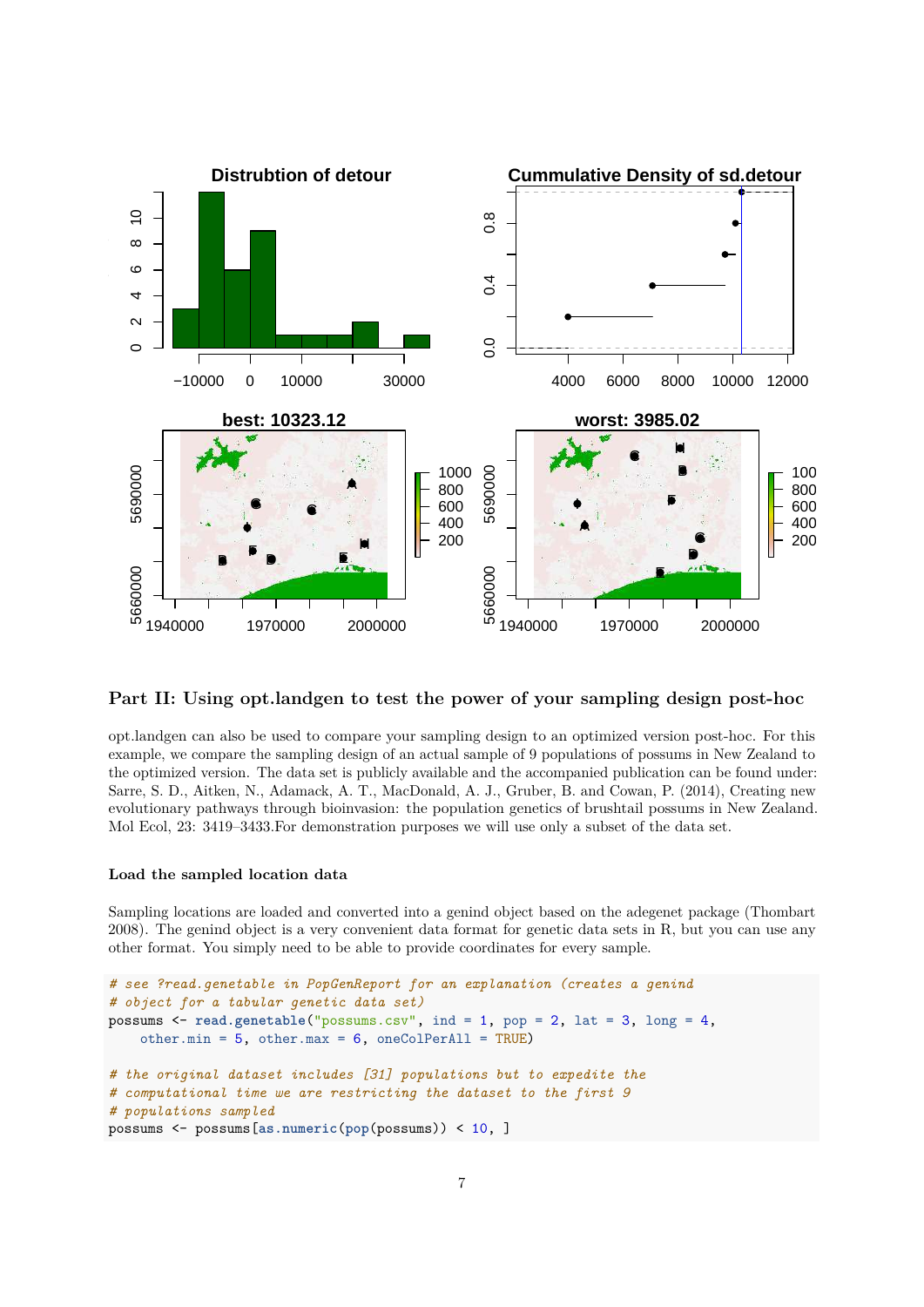The longitude and latitude in possums is currently given in lat-lon (WGS84). Before plotting these locations on the forest layer, they must first be transformed to the New Zealand coordinate system [New Zealand Transverse Mercator 2000 (NZTM2000)], which is the coordinate system of your forest resistance layer.

```
# explain the functions used in this chunk????
pt <- possums@other$latlong
coordinates(pt) <- ~long + lat
proj4string(pt) <- "+proj=longlat +datum=WGS84 +ellps=WGS84"
nzp4 <- "+proj=tmerc +lat_0=0 +lon_0=173 +k=0.9996 +x_0=1600000 +y_0=10000000 +ellps=GRS80 +units=m +no
ptnz <- spTransform(pt, CRS(nzp4))
possums@other$xy <- coordinates(ptnz)
# plot the sampled possums on the forest layer
plot(forest)
points(possums@other$xy)
```


The sampling data is at an individual level but we are optimizing the surface for 9 populations. We can find the median center of the individuals to compare to the optimized population locations. It is obviously possible to use individuals and their coordinates instead of median centers for you sampling design, but here we use a subpopulation based design. So the intention was to sample several individuals at 9 spatially focused locations and use subpopulation based genetic distances such as Fst or Gst to study the effect of landscape structure on gene flow.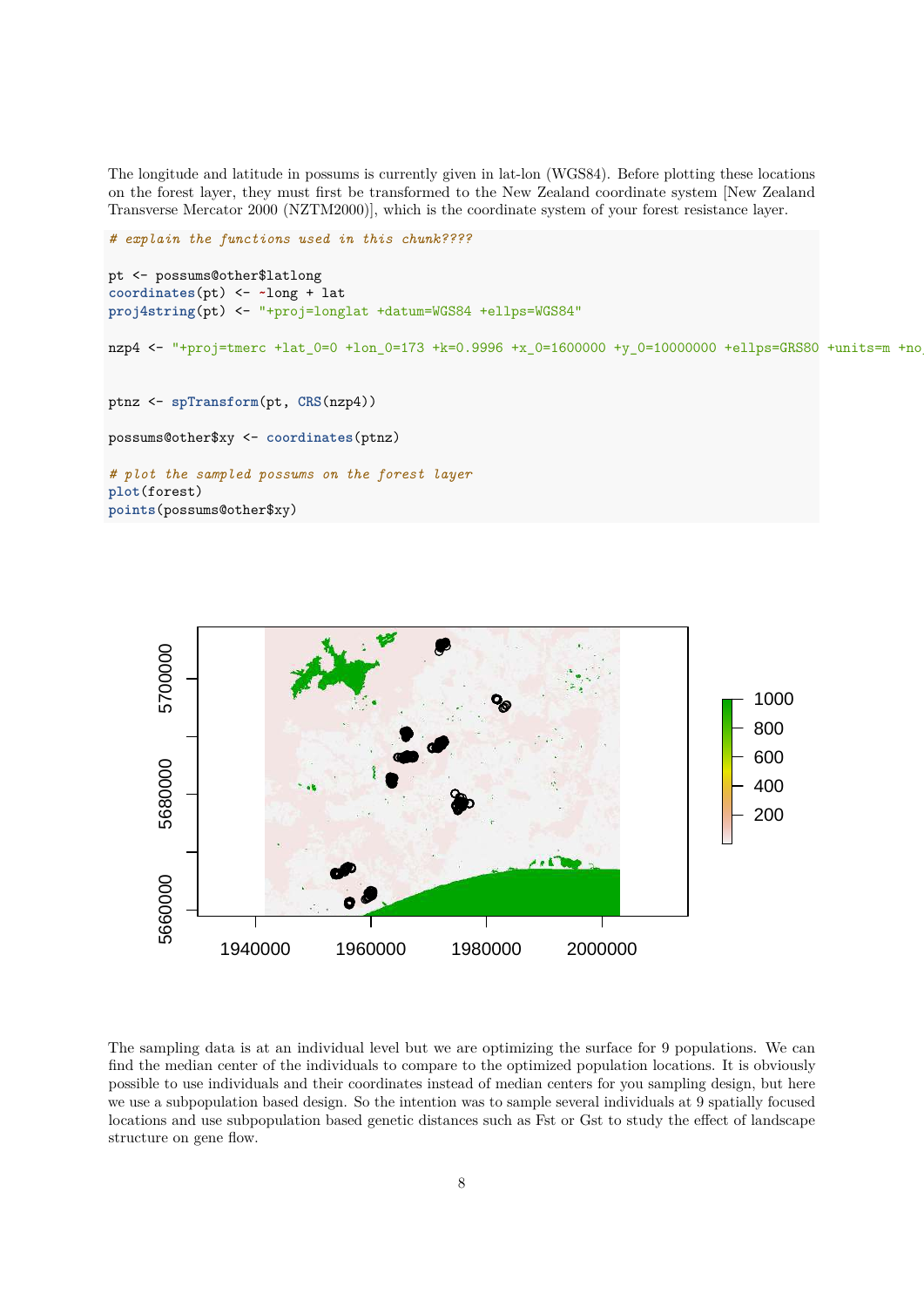```
# find the median longitude and latitude for each population
xys <- cbind(tapply(possums@other$xy[, 1], pop(possums), median), tapply(possums@other$xy[,
    2], pop(possums), median))
# plot the sampled possums on the forest layer
plot(forest)
points(possums@other$xy)
# plot the median center locations on top of the forest layer and the
# individual possum locations
points(xys, col = "orange", pch = 16)
```


#### **Compare the sampled locations to the optimized locations**

If we calculate the standard deviation of detours in the sampled locations, we can compare the amount of deviation to the cumulative distrobution of sd.detour calculated by the optimizer (plot 2 from the optimizer output).

```
# cost distance between the sampled populations
cd <- as.dist(costdistances(landscape = forest, locs = xys, method = "leastcost",
   NN = 8)# euclidian distance between the sampled populations
ed <- dist(xys)
```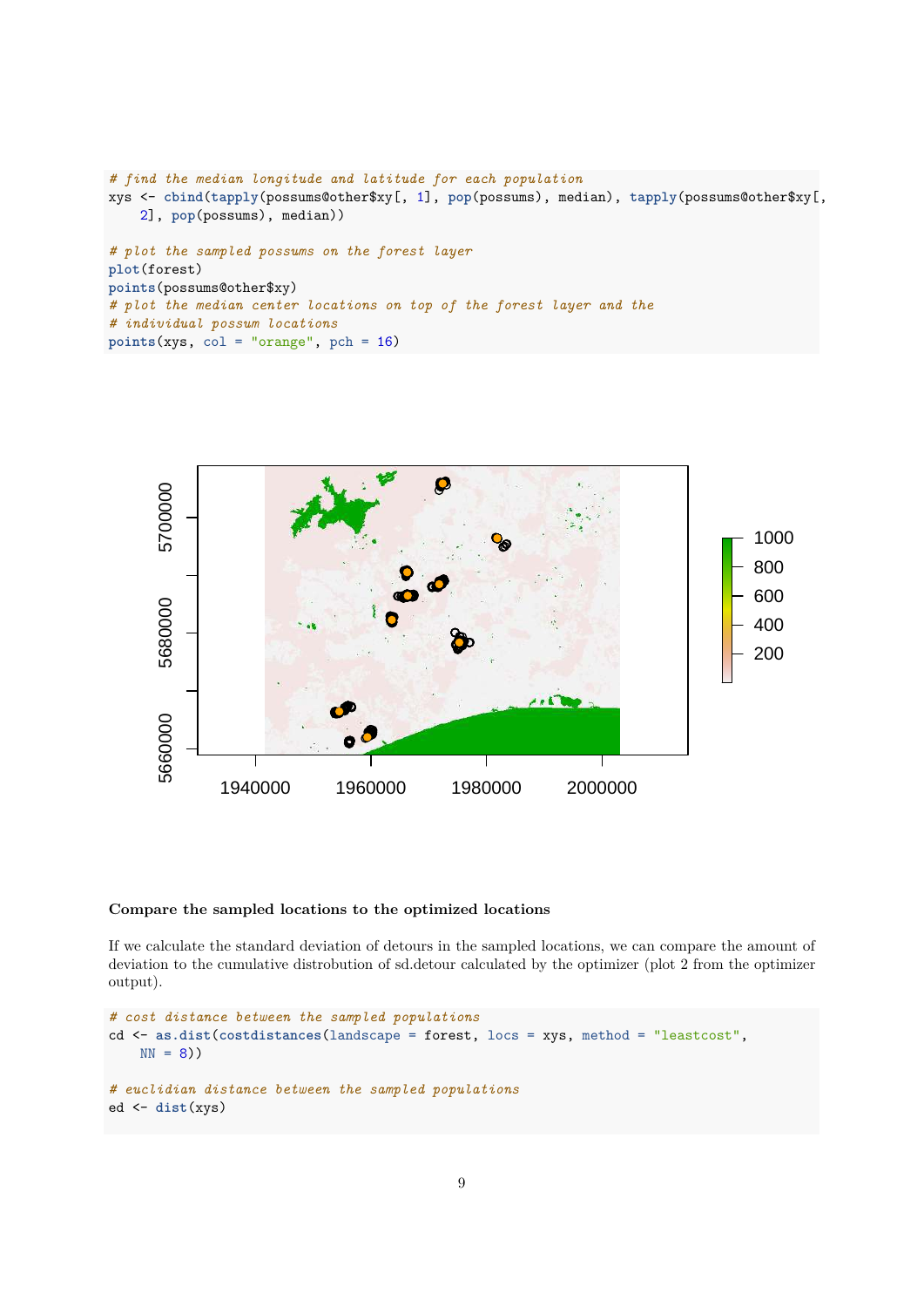```
# length of detours between sampled populations calculated as the residuals
# of the regression of cost distance by euclidian distance
detours <- resid(lm(cd ~ ed))
# the standard deviation of detours for the sampled populations
sddetours <- sd(detours)
# plot the cumulative distrobution of sd.detour with the sd.detour of our
# sampling locations overlayed
plot(ecdf(op$opt$sd.detour), main = "Cummulative Density of sd.detour", xlab = "cummulative frequency of
    xlim = range(op$opt$sd.detour, sddetours))
abline(v = sddetours, col = "red")legend("topleft", legend = "your scenario", lwd = 1, pch = "|", col = "red")
```


# **Cummulative Density of sd.detour**

```
The sampled and optimized scenarios can also be compared visually.
```

```
plot(treeScrub)
# sampled populations
points(xys, col = "red", pch = 16)
# best scenario locations
points(op$scenario[[1]], col = "blue", pch = 16)
```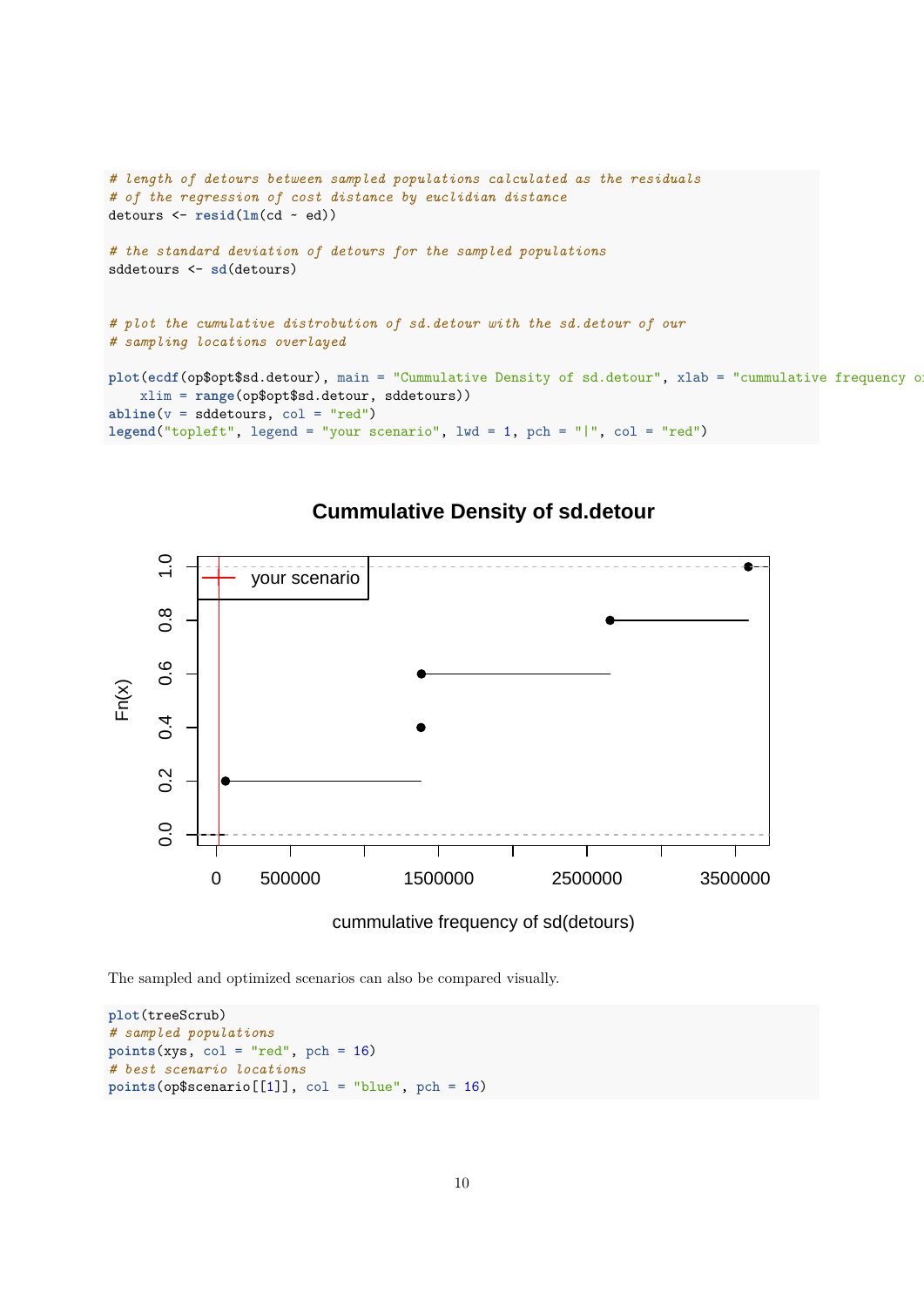

As you can see the sd.detour of the sampled locations is fairly narrow and if run long enough (iter>100) a much better sampling design could be found.

## **genetic something or other**

Because we have genetics data from the sampled possums, we can see how a different sampling scheme could improve our ability to find the affect of the landscape

To do so we will be using the hierfstat package to calculate pairwise Fst values between the 9 subpopulations.

```
# calculate the pairwise Gst between possum [populations or ind?]
gd <- pairwise.fst(possums)
# run a mantel test to test for the effect of the landscape (cd) on the
# genetic differences (gd) when the euclidian distance is controlled for
# (ed)
pm <- wassermann(gen.mat = as.matrix(gd), cost.mats = list(cd = as.matrix(cd)),
    eucl.mat = as.matrix(ed))
```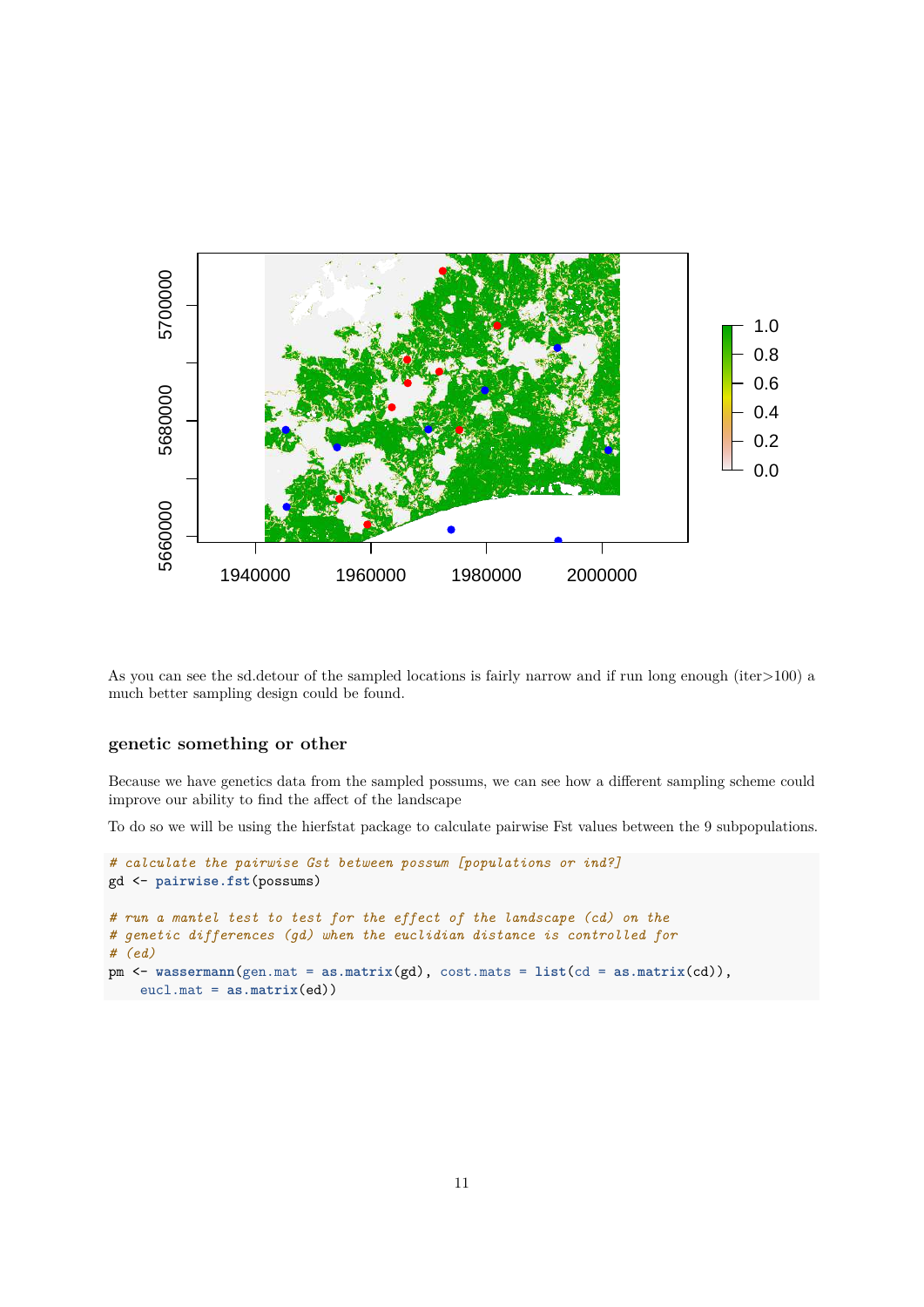

**Gen ~cd | Euclidean**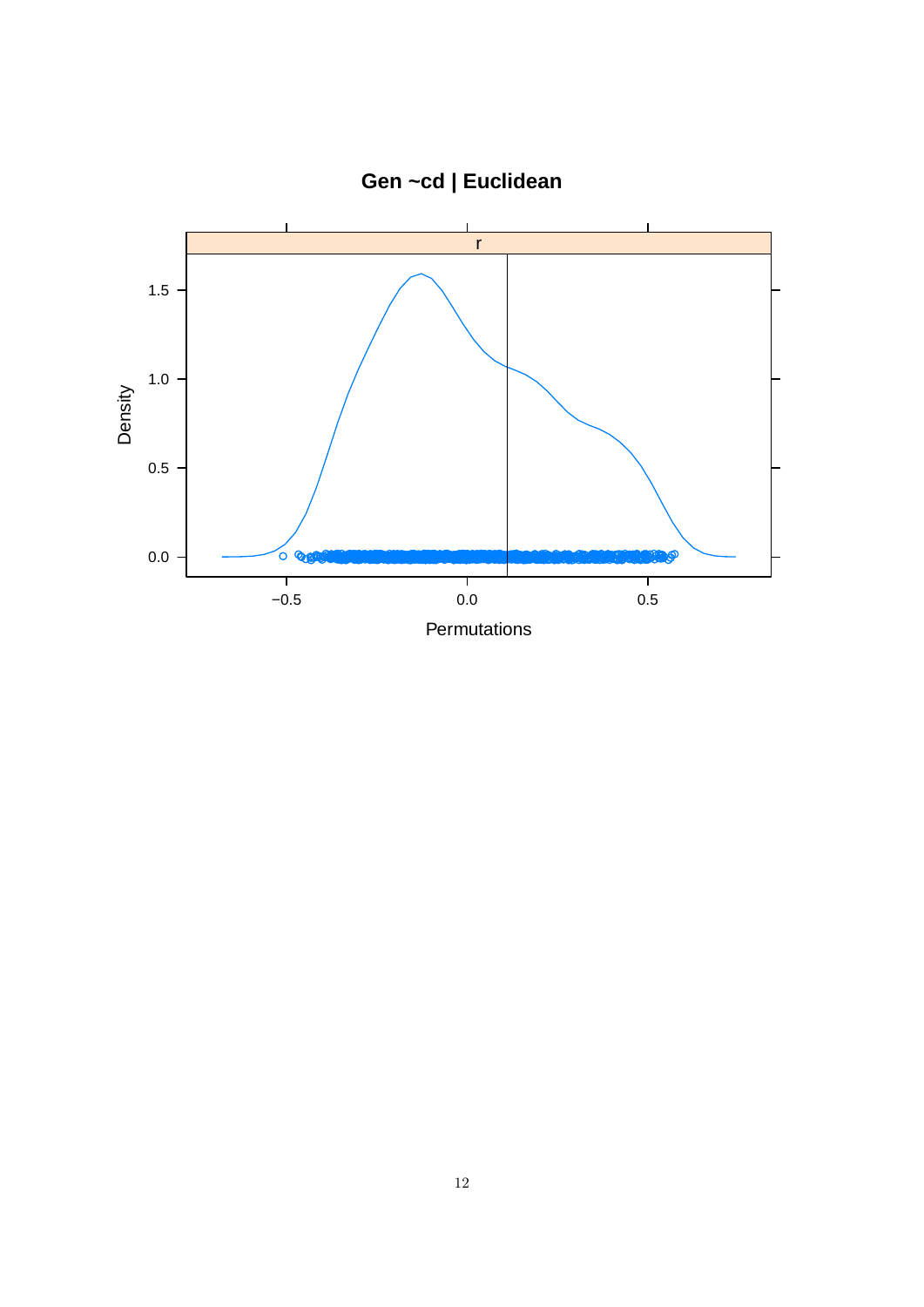

**Gen ~Euclidean | cd**

From the mantel test we can see that we are unable to show an effect of the density of scrubtree on the genetic distance between populations when euclidian distance is accounted for.

As a simple test we study the correlations between genetic, cost and Euclidean distances. If the correlation between cost and Euclidean distance is quite high, it will be difficult to find an effect of forests on gene flow as the Euclidean distance does already explain most of the genetic variation between subpopulations.

```
# calculate the correlation between the genetic, cost, and euclidian
# distances between populations
cor(cbind(gd, cd, ed))
## gd cd ed
## gd 1.0000000 0.5364951 0.8260209
## cd 0.5364951 1.0000000 0.5887937
## ed 0.8260209 0.5887937 1.0000000
```
There is a significant relationship between the Euclidian distance and genetic distance but no correlation between the cost distance and the genetic distance. This could be the case because the cost and euclidian distances quite highly correlated (0.58).